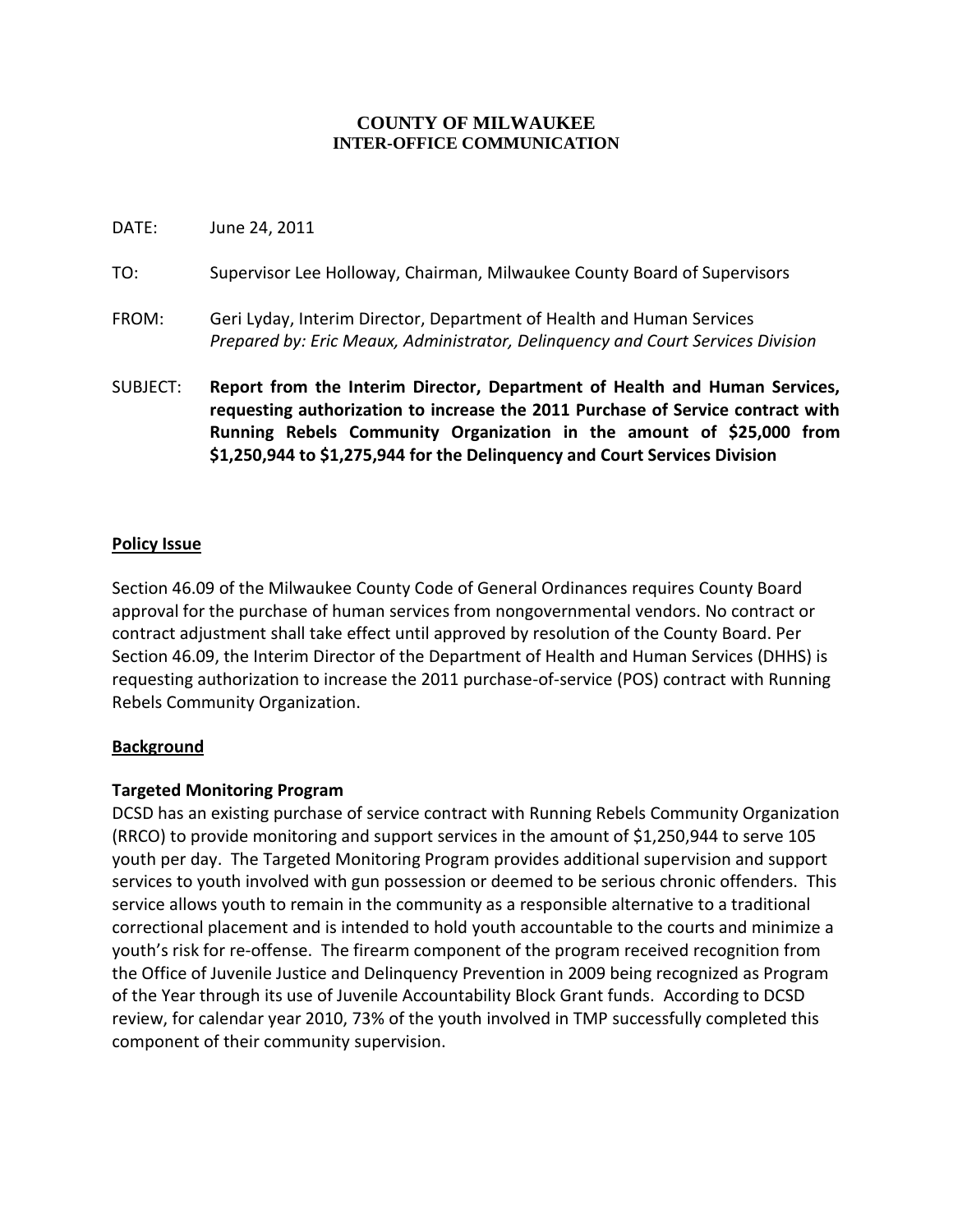### **Discussion**

This request proposes to address two issues: 1) episodic capacity concerns and 2) juveniles involved in burglaries.

# **Increased Need for Targeted Monitoring Program**

The Targeted Monitoring Program services currently in place has experienced a wait list during ten of the past 12 months. While overall referrals for youth in possession of a gun have remained relatively stable, the County has experienced an increase in the number of youth referred for the offense of Burglary (Felony). This has likely, in part, contributed to the increased utilization of more intensive services. For those youth delayed due to capacity, the average wait was two to three weeks. While juveniles on the wait list may be referred to inhome monitoring during the waiting period, to ensure some level of additional monitoring, a delay in actual program start is problematic because it delays engagement of the juvenile in the intensive programming during the initial critical post-disposition period.

# **Enhanced Monitoring for Burglary Offenders**

As mentioned above, the County has experienced an increase in the number of youth referred for Burglary. In 2010, Burglary was both the most common overall offense type and the most common offense for first offenders. This initiative would pilot a two-prong strategy to the issue of juvenile burglary: 1) a balanced response involving offender (competency development), community (public safety), and victim (accountability) and 2) improved monitoring and community engagement.

DCSD began collaborative efforts with the District Attorney's Office and Safe and Sound, Inc. in 2010 in an effort to further apply Restorative Justice practice and principles within the Milwaukee juvenile system. These efforts, which included brainstorming assistance of a national consultant, resulted in a project plan to target youth referred for burglary given the identifiable subpopulation and community impact. Restorative justice circles create a safe environment where offenders, victims, youth, and trained community members meet to discuss a criminal offense, the harm caused by the crime and its effects on the community. The goal is to work towards repairing the harm caused by the crime in addition to furthering the youth's competency. Beginning in the later half of 2011, Safe and Sound, Inc., with the assistance of Office of Justice Assistance grant funds, will train adult and juvenile community members, to facilitate and/or participate in restorative justice circles for this project.

Running Rebels Community Organization, as a Safe and Sound partner, is in a position to provide enhanced monitoring of select juveniles with burglary offenses. The Targeted Monitoring Program and support services will complement the restorative justice circles. In collaboration, DCSD and RRCO will develop a modified version of the Targeted Monitoring Program based on the needs of youth referred for burglary.

DCSD has requested the assistance of the Milwaukee Police Department in mapping juvenile Burglary offenses by incident location, juvenile residence, and arrest location. A mapping of